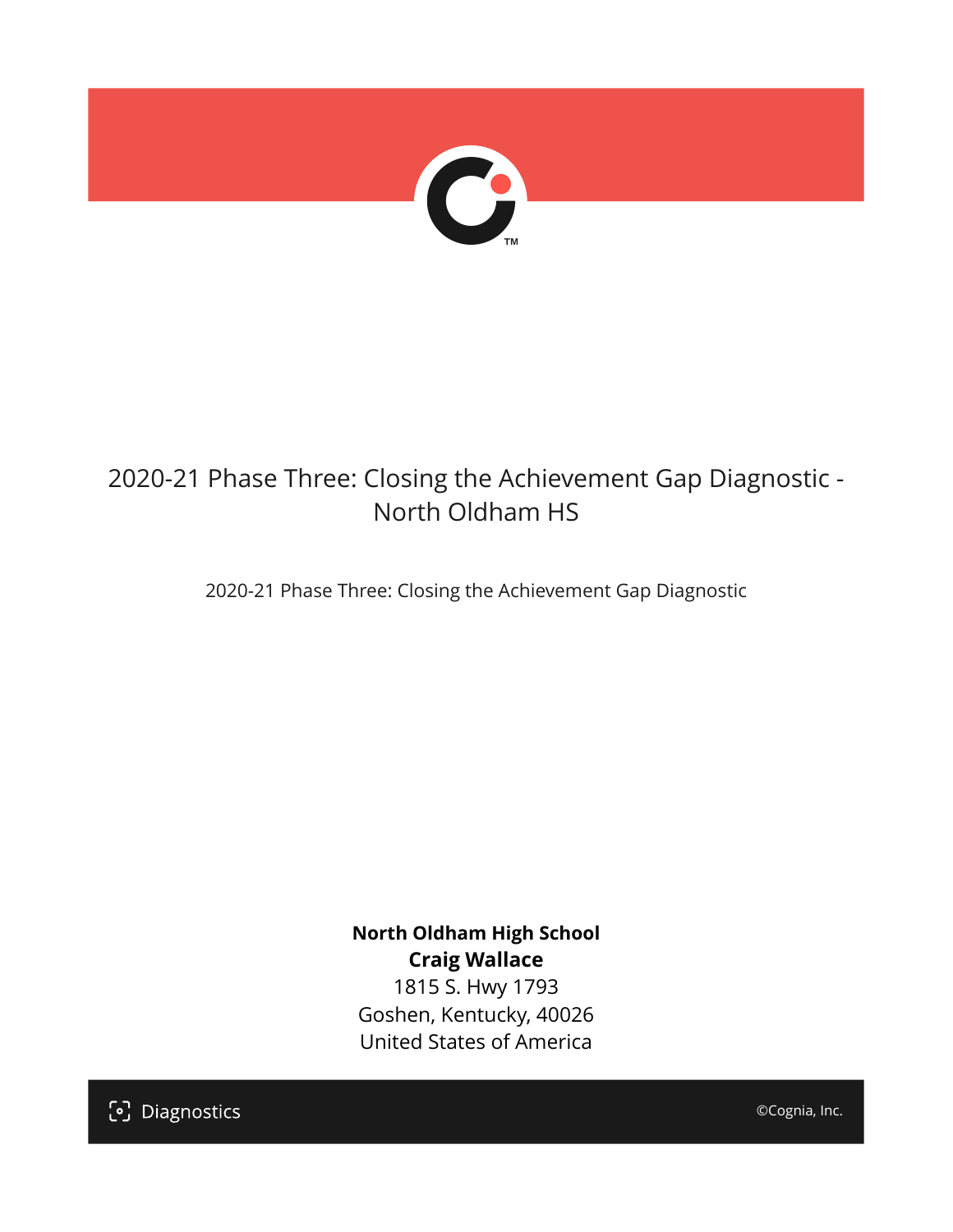## **Table of Contents**

| 2020-21 Phase Three: Closing the Achievement Gap Diagnostic |  |
|-------------------------------------------------------------|--|
| I. Achievement Gap Group Identification                     |  |
| II. Achievement Gap Analysis                                |  |
| III. Planning the Work                                      |  |
| <b>Attachment Summary</b>                                   |  |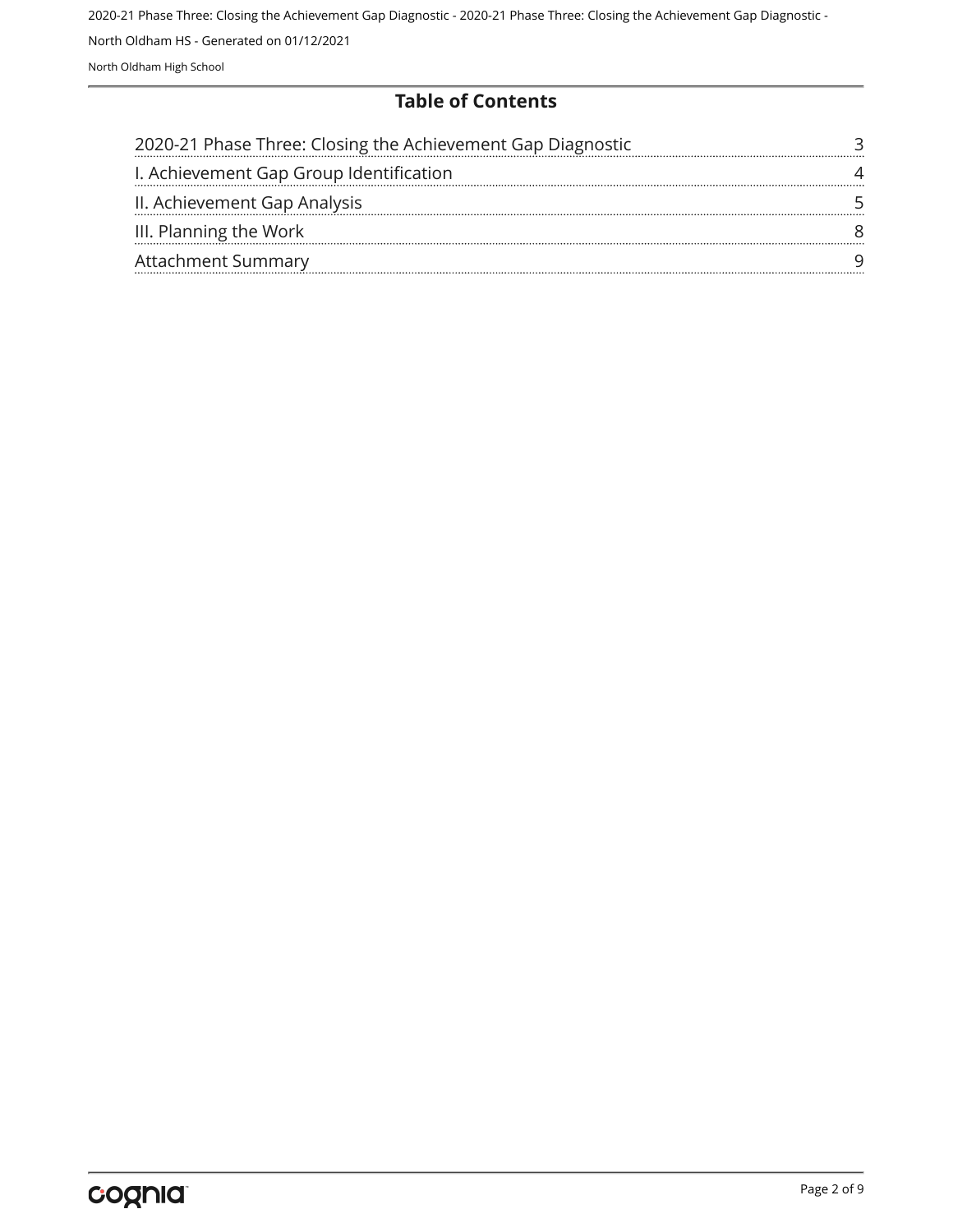# <span id="page-2-0"></span>**2020-21 Phase Three: Closing the Achievement Gap Diagnostic**

The **Closing the Achievement Gap Report** is required by KRS 158.649, which requires the school-based decision making council, or the principal if no council exists to set the school's targets for eliminating any achievement gap. The targets should be established with input from parents, faculty, and staff and submitted to the superintendent for consideration and the local board of education for adoption.

In addition to being a legal mandate, the Closing the Achievement Gap Report is also a vital component of the continuous improvement process. The report is designed to underscore a school's trend data (i.e. two-year window) relating to its individual gap groups. Upon completion of the **Closing the Achievement Gap Report**, schools will have already engaged in a significant piece of school improvement work by intentionally focusing on the gaps that exist among its underserved student populations.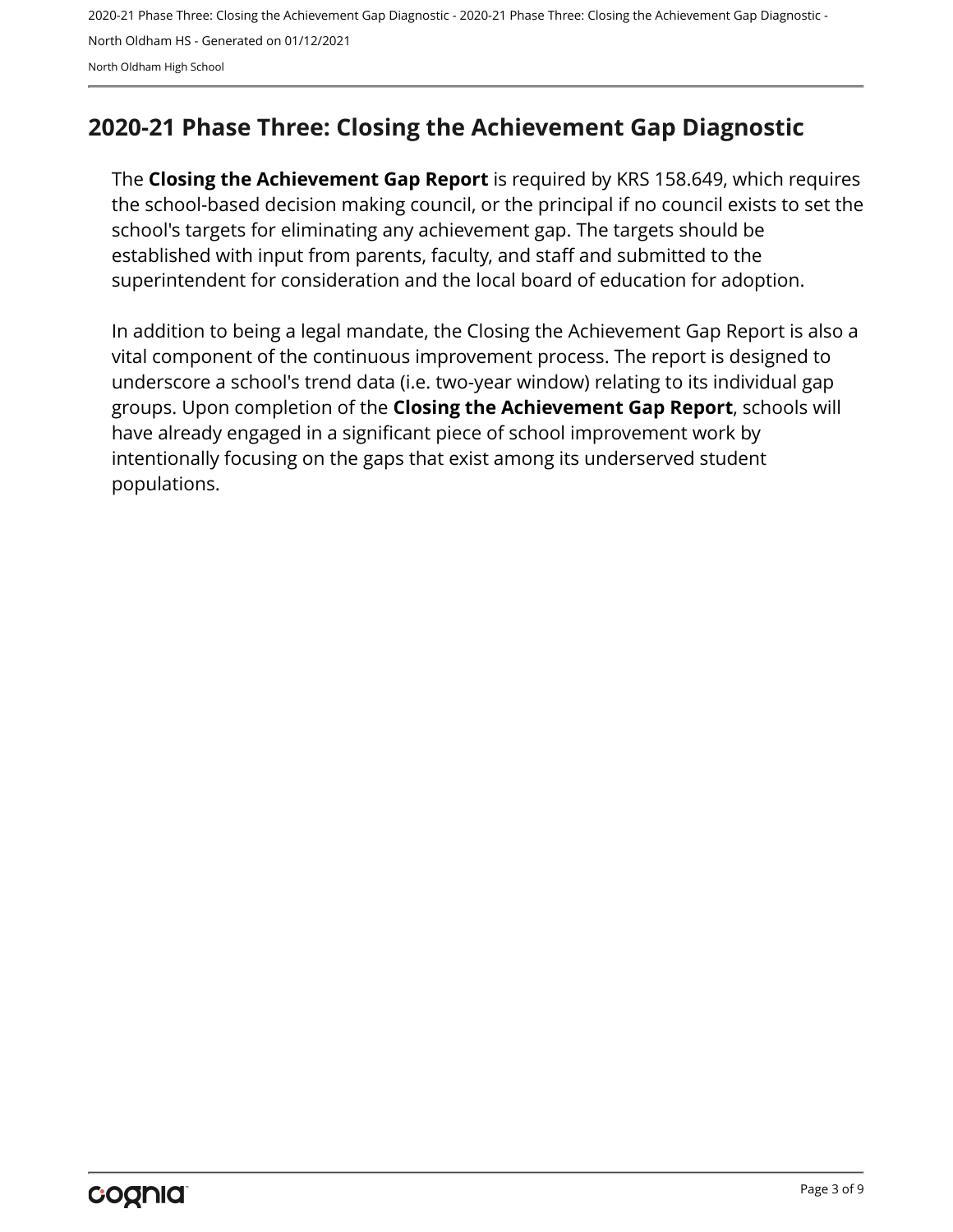# <span id="page-3-0"></span>**I. Achievement Gap Group Identification**

Schools should use a variety of measures and analysis to conduct its annual Closing the Achievement Gap Report pursuant to KRS 158.649.

. Complete the [Achievement Gap Group spreadsheet a](https://drive.google.com/file/d/0B7A6n8V1dmUOWFNKY2dSTTFibjA/view?usp=sharing)nd attach it.

N/A

## **ATTACHMENTS**

**Attachment Name**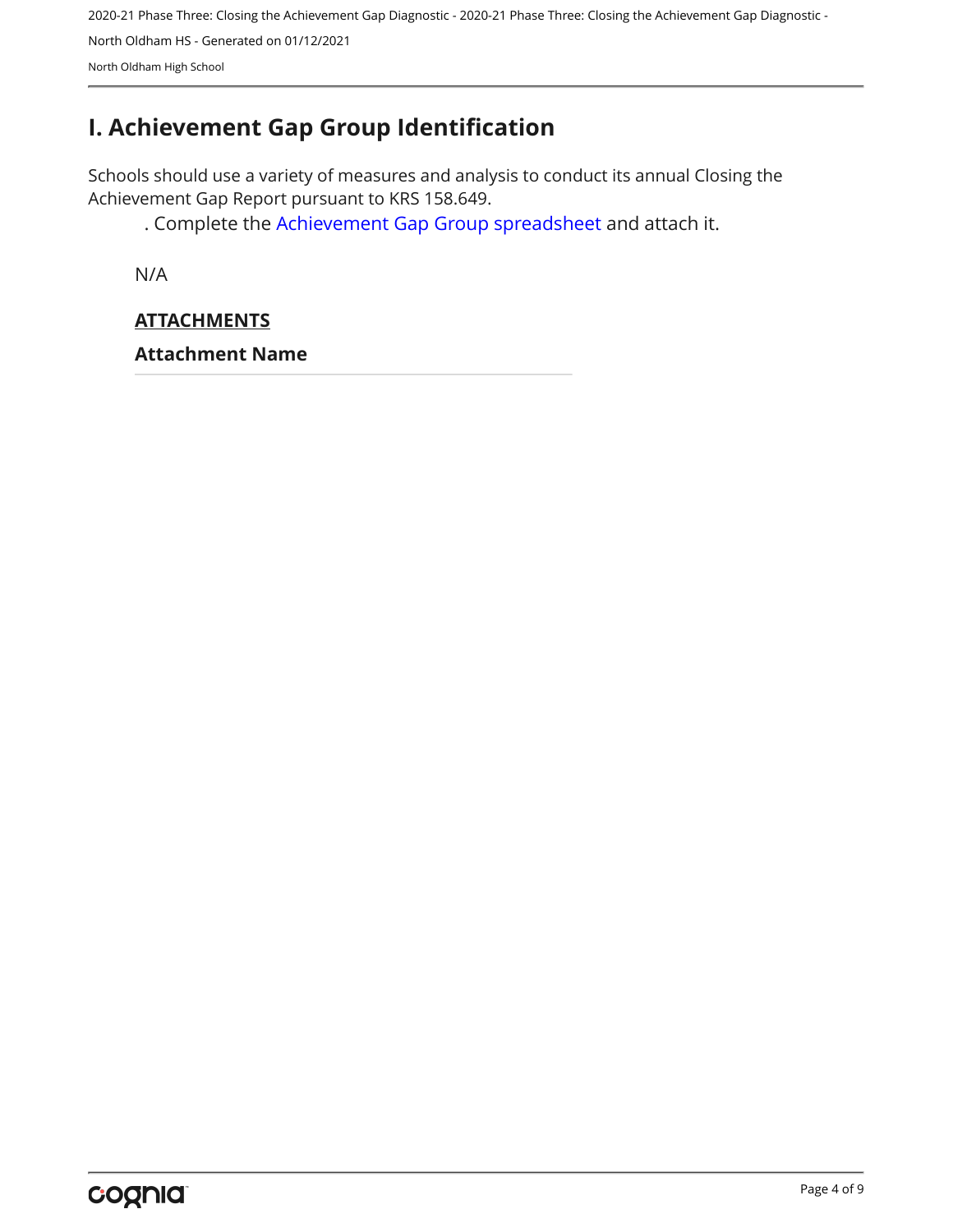# <span id="page-4-0"></span>**II. Achievement Gap Analysis**

A. Describe the school's climate and culture as they relate to its achievement gap population.

For most of the seventeen-year history of our school only minimal attention was given to systematic monitoring of our students with disability data in an intentional way so as to make informed next steps as a school. The progress of individual students has always been carefully monitored by our ECS staff but we certainly didn't prioritize resources in such a way as to create a sense of equity for these students and their teachers. On the surface, our school's accountability data was sufficiently strong for the large numbers of students scoring at high levels masked the smaller numbers who persistently underachieved. As we have worked harder to understand our data and grown to embrace a mindset of "all means all" we have taken intentional steps to provide more for our students with disabilities.

B. Which achievement gaps has the school successfully **closed**? Use specific data from the previous two academic years when analyzing trends.

Students with Disabilities (2015-19) - Writing SWD (% proficient) - 8.2, 29.3, 23.8, 20.0, 30.0 Gap (non-disability - SWD) - 67.7%, 39.6%, 51.3%, 45.3%, 46.2% - Reading SWD (% proficient) - 30.0, 16.7, 62.5, 27.3, 55.0 Gap (non-disability - SWD) - 58.7%, 67.2%, 19.8%, 49.0%, 23.9% - Math SWD (% proficient) - 15.4, 47.1, 34.8, 18.2, 26.3 Gap (non-disability - SWD) - 53.8%, 8.9%, 36.8%, 54.5%, 48.1% Students in Poverty (2015-19) - Writing Poverty (% proficient) - 52.5, 44.4, 54.5, 47.1, 56.3 Gap (nonpoverty - poverty) - 18.0%, 23.4%, 17.9 %, 17.6%, 17.3% - Reading Poverty (% proficient) - 47.6, 41.7, 69.2, 63.2, 60.0 Gap (non-poverty - poverty) – 37.3%, 41.4%, 13.2%, 11.9%, 18.0% - Math Poverty (% proficient) - 35.3, 50.0, 53.8, 50.0, 40.0 Gap (non-poverty - poverty) – 29.9%, 6.1%, 16.4%, 22.1%, 32.7% Based on the data above which spans the last five accountability cycles (2015-19), we haven't successfully closed gaps for either of our two largest gap groups in the areas of reading, writing and math. All six of these remain a significant work in progress.

C. Based upon the analysis of the school's achievement gap data, identify the gap groups and content areas where the school has **shown improvement**. Use specific data from the previous two academic years when analyzing trends.

See notes above in "B."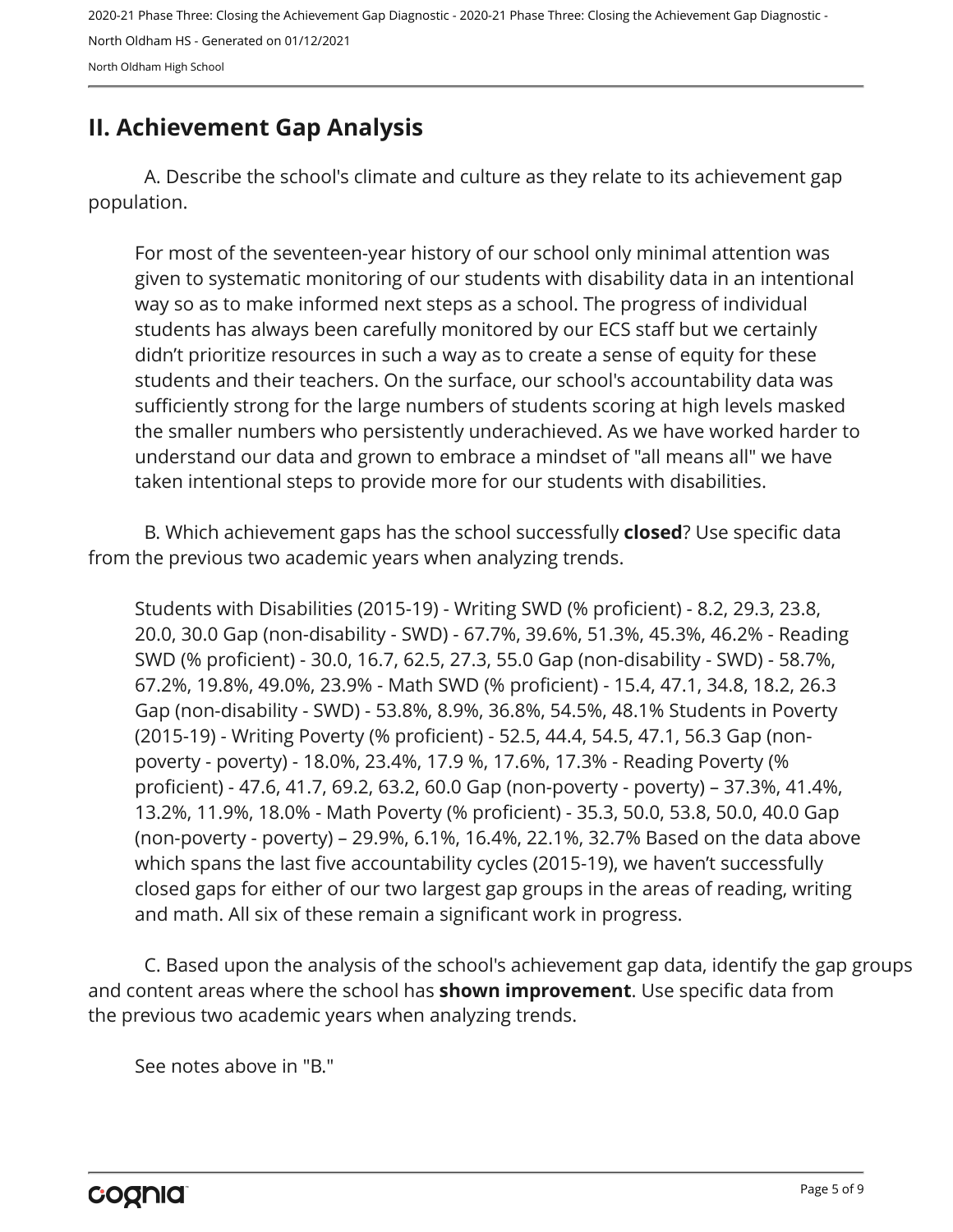North Oldham High School

D. Based upon the analysis of the gap data, identify the gap groups and content areas where the school has **lacked progression or regressed**. Use specific data from the previous two academic years when analyzing trends.

See attached "Closing the Achievement Gap for Students with Disabilities."

#### **ATTACHMENTS**

#### **Attachment Name**

E. Describe the processes, practices and/or conditions that have prevented the school from closing existing and persistent achievement gaps.

See notes above in "B."

F. Describe the process used to involve teachers, leaders, and other stakeholders in the continuous improvement and planning process as it relates to closing the achievement gap. List the names and roles of strategic partners involved.

As a high-performing school with small gap populations, the scores of traditionally underperforming groups of students have been masked by the majority. We haven't always prioritized resources (time, staff, etc.) in ways to provide the those who need the most with the most and the best. We are currently creating structures and processes to monitor data in a more intentional and timely way so that we can make better, more data-based decisions instructionally in order to improve student achievement. Our SBDM Council analyzes our assessment scores each fall once they are released. They approve the allocation of money for additional staffing to support our efforts. Some teams (i.e. PBIS, Guiding Coalition) made up of administrators and teacher-leaders routinely monitor big picture, school-wide data while others (i.e. PBIS) focus primarily on a specific area like student behavior. Our SSTs or student support teams which are composed of our APs and counselors meet regularly to discuss specific students within each of their alphabets ensuring that those who are struggling the most are receiving the support they need to be more successful.

G. Describe in detail the school's professional development plan related to its achievement gaps.

*(Note: School-based decision making councils, or principals in schools where no council exists, are required by KRS 158.649(8) to submit revisions to the school improvement plan describing the use of professional development funds to reduce achievement gaps for review and*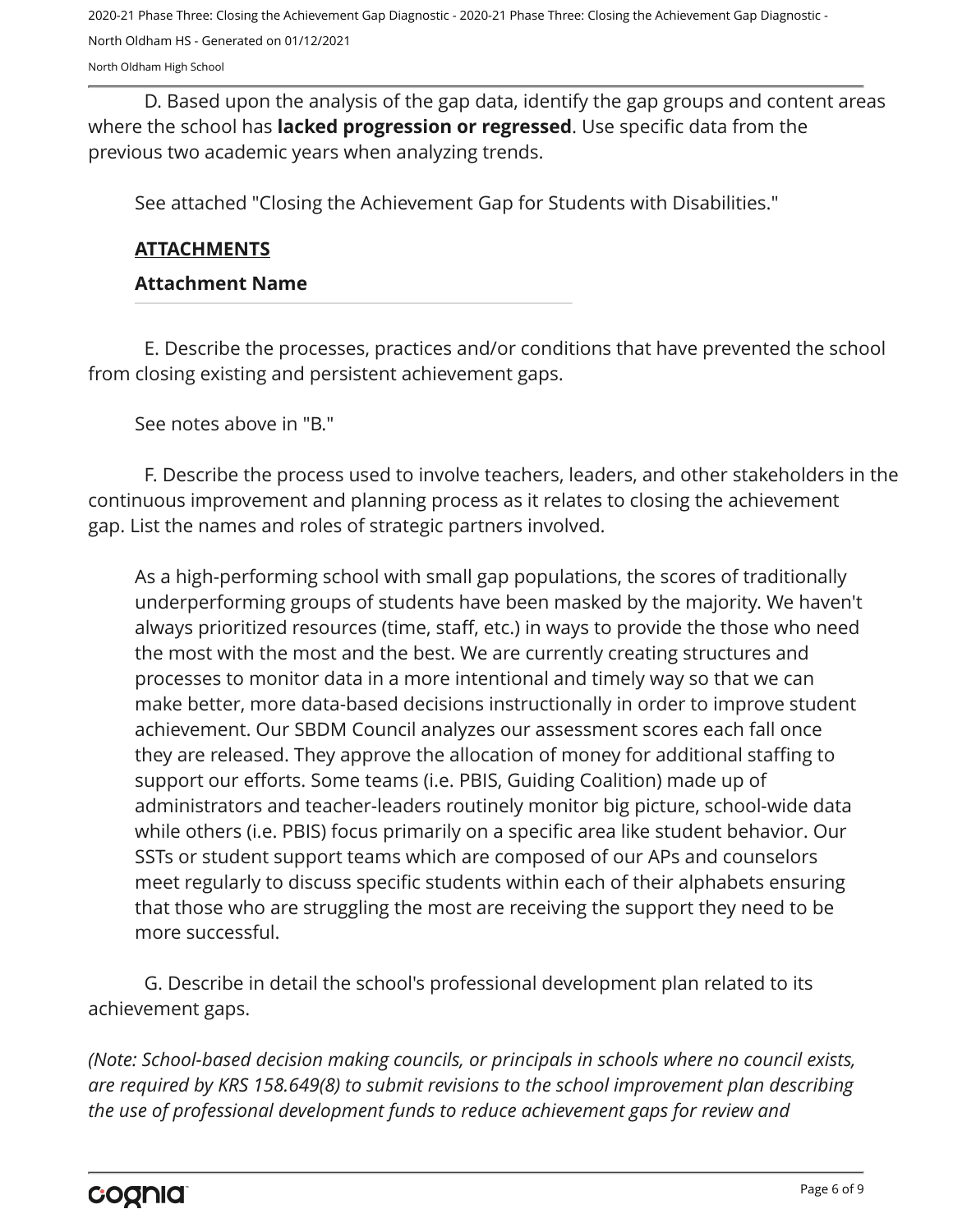*approval by the superintendent. Superintendents shall report, pursuant to KRS 158.649(9), to the local school board and Commissioner of Education schools failing to meet targets to reduce the gap in student achievement for any student group two years in a row, and improvement plans for those schools will be subject to review and approval by KDE.)* 

See attached "Closing the Achievement Gap for Students with Disabilities."

**ATTACHMENTS**

**Attachment Name**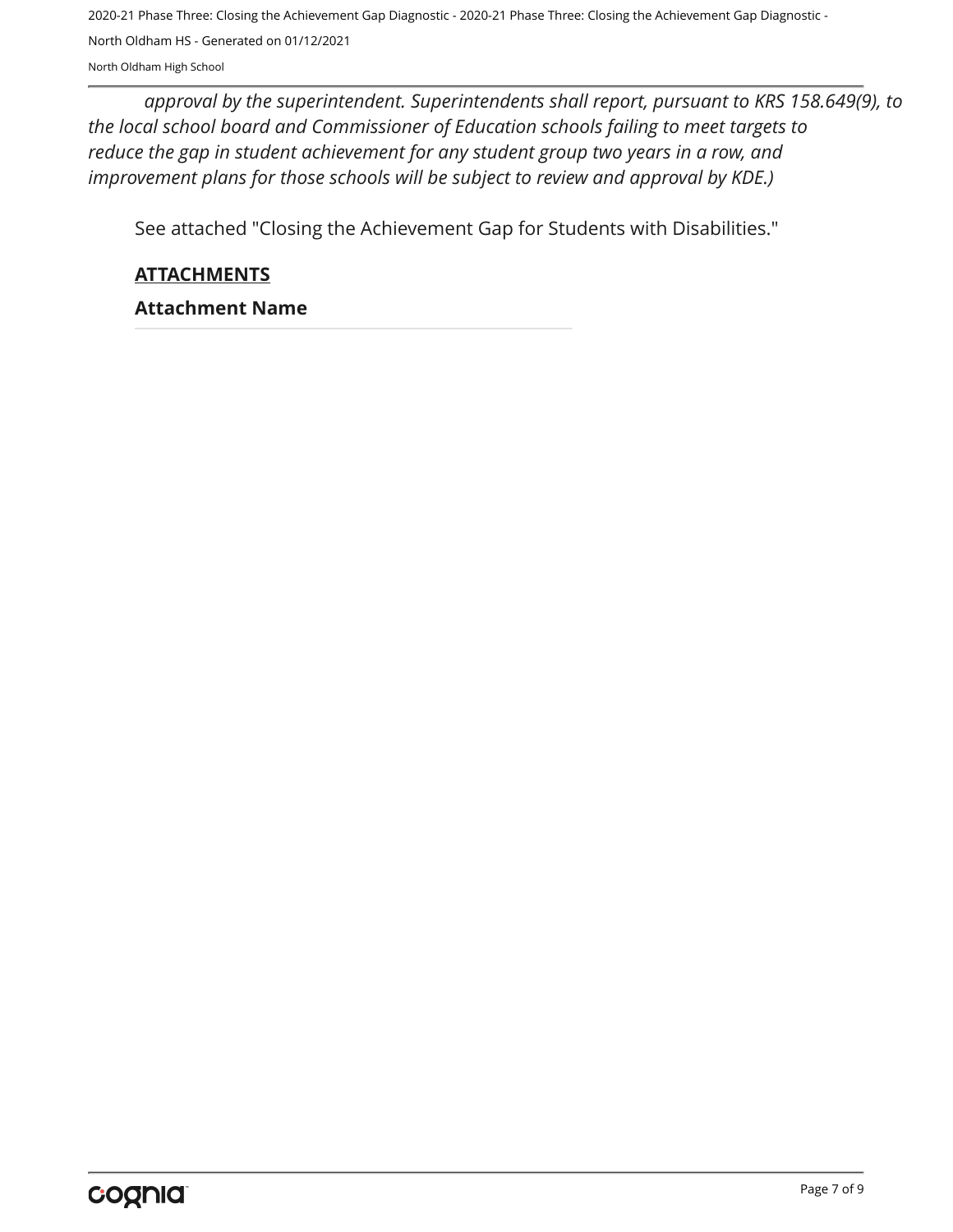## <span id="page-7-0"></span>**III. Planning the Work**

. List all measurable goals for each identified gap population and content area for the current school year. This percentage should be based on trend data identified in Section II and based on data such as universal screeners, classroom data, ACT, and Response to Intervention (RTI). Content areas should never be combined into a single goal (i.e., Combined reading and math should always be separated into two goals – one for reading and one for math – in order to explicitly focus on strategies and activities tailored to the goal).

See attached "CSIP Goals 2020-21."

## **ATTACHMENTS**

.

### **Attachment Name**

Step 1: Download the [Closing the Achievement Gap Summary](https://drive.google.com/file/d/0B6i22i6omk4ySmUtTHZuSVRFazQ/view) spreadsheet.

Step 2: Complete your findings and answers.

Step 3: Upload the Completed Closing the Achievement Gap Plan Summary spreadsheet.

See attached CSIP goals document and the "Closing the Achievement Gap" document.